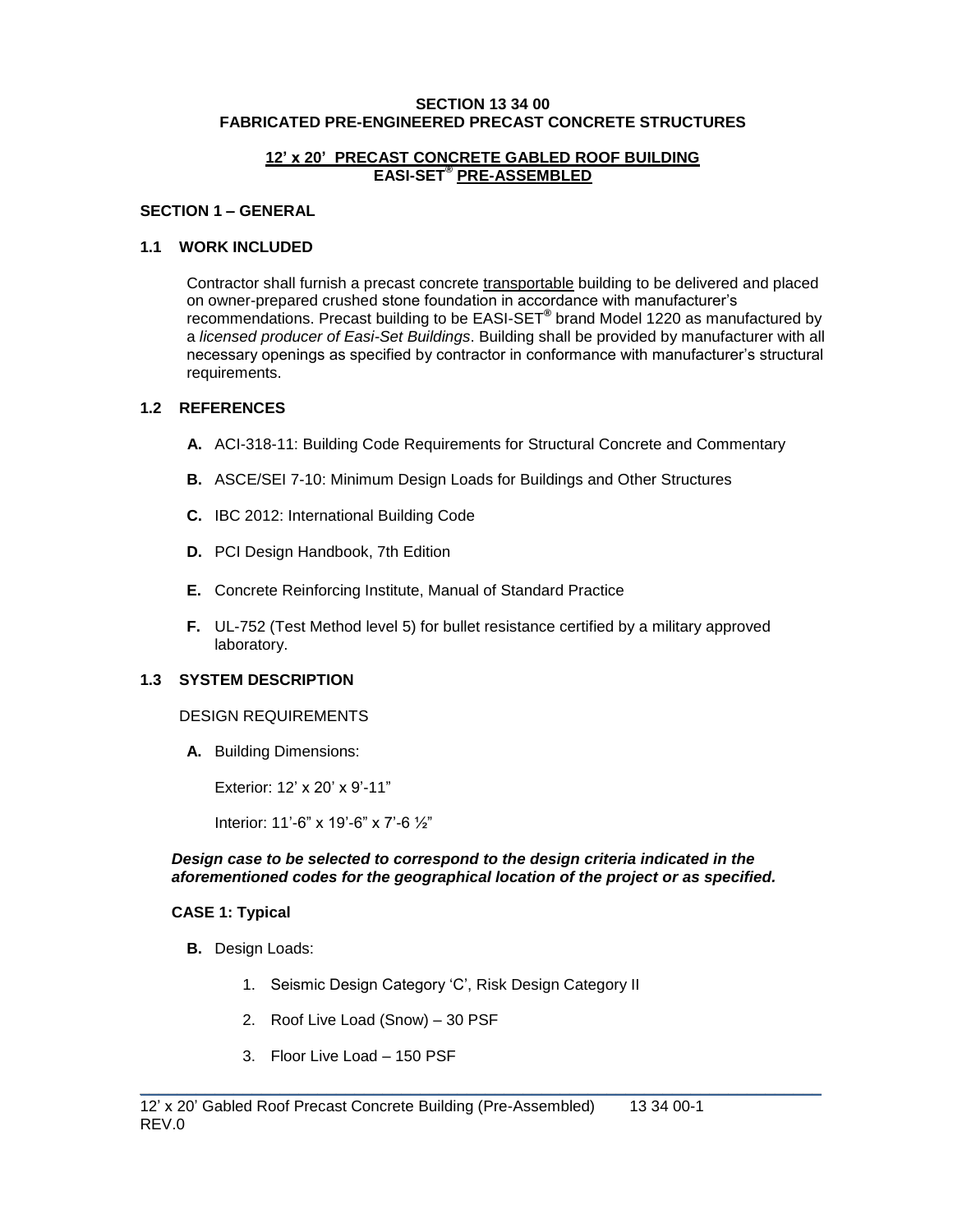### 4. Wind Loading\* – 115 MPH

\*Design loads relate to precast components only, not accessories (i.e. doors, windows, vents, etc.)

### **CASE 2: Heavy**

- **C.** Design Loads:
	- 1. Seismic Design Category 'D', Risk Design Category III
	- 2. Roof Live Load (Snow) 60 PSF
	- 3. Floor Live Load 250 PSF
	- 4. Wind Loading\* 165 MPH

\*Design loads relate to precast components only, not accessories (i.e. doors, windows, vents, etc.)

- **D.** Roof: Roof panel shall slope approximately 24" from left to right in the 12' direction. The roof shall extend a minimum of 6" beyond the wall panel all around. An optional turndown feature is available where the design extends ½" below the top edge of the wall panels to further prevent water migration into the building along top of wall panels. Available with broom finish or top surface applied finishes
- **E.** Roof, floor, and wall panels must each be produced as single component monolithic panels. No roof, floor, or vertical wall joints will be allowed, except at corners, peak of the roof and along perimeter. Wall panels shall be set on top of floor panel.
- **F.** Floor panel must have  $\frac{1}{2}$ " step-down around the entire perimeter to prevent water migration into the building along the bottom of wall panels.

# **1.4 SUBMITTALS**

- A. Engineering calculations that are designed and sealed by a professional engineer, licensed to practice in the state where the project is located, shall be submitted for approval.
- B. Manufacturers' product literature shall be provided for any plumbing, electrical, and miscellaneous installed fixtures demonstrating compliance with these specifications.

#### **1.5 QUALITY ASSURANCE**

- **A.** The precast concrete building producer shall be a plant-certified member of either the National Precast Concrete Association (NPCA), The Precast/Prestressed Concrete Institute (PCI), or equal.
- **B.** The precast concrete building producer shall demonstrate product knowledge and must have a minimum of 5 years experience manufacturing and setting precast concrete.
- **C.** The manufacturer must be a licensed producer of Easi-Set Buildings
- **D.** No alternate building designs to the pre-engineered EASI-SET**®** building will be allowed unless pre-approved by the owner 10 days prior to the bid date.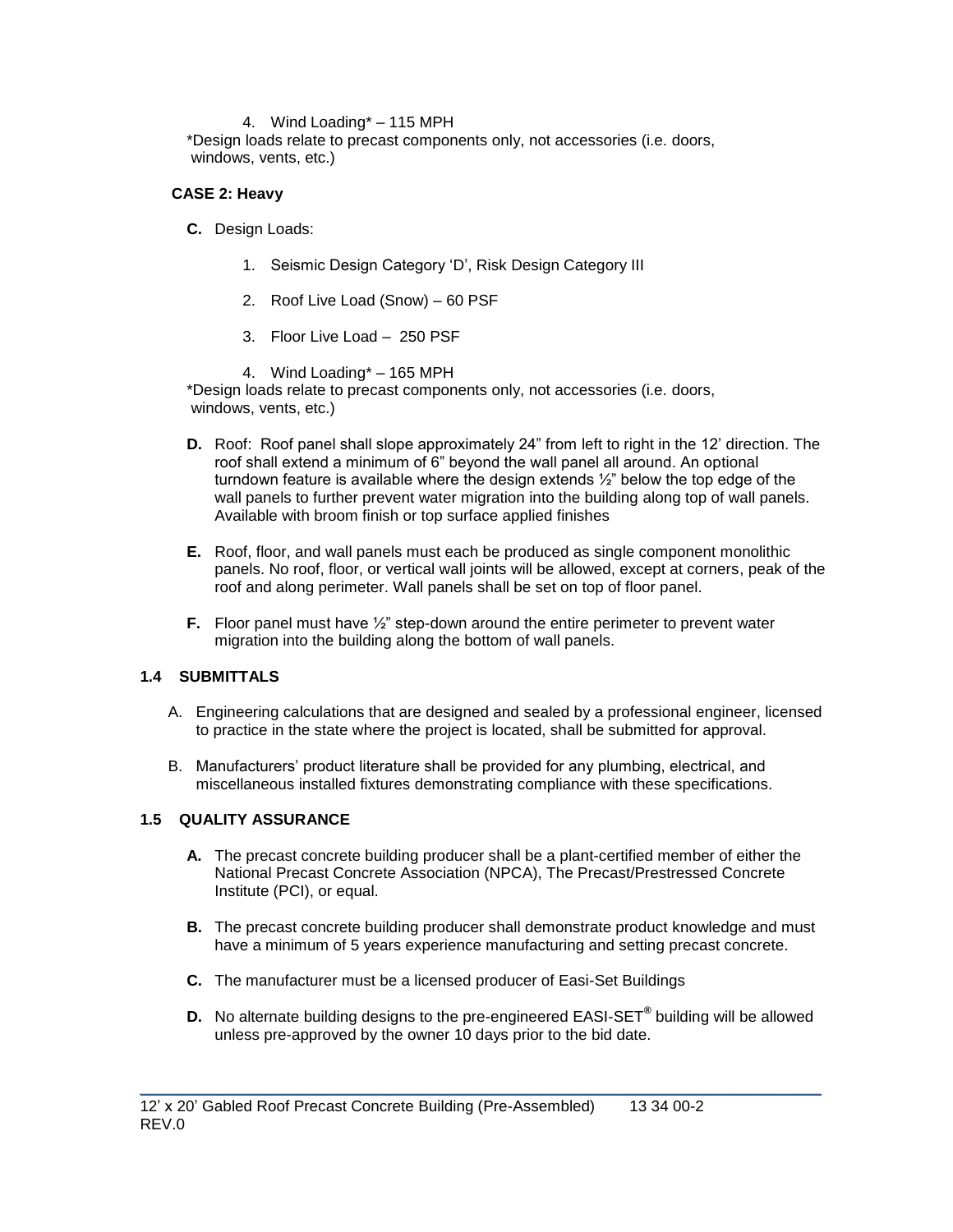# **SECTION 2 – PRODUCTS**

# **2.1 MATERIALS**

- **A.** Concrete: Steel-reinforced, 5000 PSI minimum 28-day compressive strength, airentrained (ASTM C260).
- **B.** Reinforcing Steel: ASTM A615, grade 60 unless otherwise specified. Welded Wire Fabric: ASTM 185, Grade 65
- **C.** Post-tensioning Strand: 41K Polystrand CP50, ½" 270 KSI Seven-Wire strand, enclosed within a greased plastic sheath (ASTM A416). Roof and floor each shall be posttensioned by a proprietary, second generation design using a single, continuous tendon. Said tendon is placed in the concrete slab to form a perimeter loop starting from one corner of the slab to a point where the cable entered the slab. The tendon then turns 90 degrees and follows the cable member(s) in the periphery to a point midway along the "X" axis of the concrete building panel and then turns 90 degrees along the "Y" axis of the concrete building panel. This bisects the concrete building panel and crosses the opposite parallel portion of the cable member and exits from an adjacent side of the concrete building panel. This creates a cable pattern with no less than 2.5 parallel cables in any direction. To ensure a watertight design, no alternate methods shall be substituted for the post-tensioning.
- **D.** Sealant: All joints between panels shall be caulked on the exterior and interior surface of the joints. Caulking shall be DOW CORNING 790 silicone sealant or equal. Exterior caulk reveal to be 3/8"x 3/4" deep so that sides of the joint are parallel for proper caulk adhesion. Back of the joint to be taped with bond breaking tape to ensure adhesion of caulk to parallel sides of joint and not the back.
- **E.** Vents: Two screened aluminum vents to be cast in rear wall. Vents shall be SUNVENT INDUSTRIES Model FL-164 or equal.
- **F.** Panel Connections: Roof-to-wall connections (at eaves) shall be securely fastened together utilizing cast-in carbon steel embeds complying with ASTM A36 and welded in conformance with AWS, Structural Welding Code. All other panel connections shall be securely fastened together with 3/8" thick steel brackets. Steel is to be of structural quality, hot-rolled carbon complying with ASTM A36 and hot dipped galvanized after fabrication. All fasteners to be ½" diameter bolts complying with ASTM A325 for carbon steel bolts. Cast-in anchors used for panel connections to be Dayton-Superior F-63 coil inserts, or equal. All inserts for corner connections must be secured directly to form before casting panels. No floating-in of connection inserts shall be allowed.

# **2.2 ACCESSORIES**

**A. Doors and Frames**: Shall comply with Steel Door Institute "Recommended Specifications for Standard Steel Doors and Frames" (SDI-100) and as herein specified. All door and frame galvanizing shall be in accordance with ASTM A924 and A653, A60 minimum coating thickness.

\_\_\_\_\_\_\_\_\_\_\_\_\_\_\_\_\_\_\_\_\_\_\_\_\_\_\_\_\_\_\_\_\_\_\_\_\_\_\_\_\_\_\_\_\_\_\_\_\_\_\_\_\_\_\_\_\_\_\_\_\_\_\_\_\_\_\_\_\_\_\_\_\_

1. The buildings shall be equipped with double 3'-0" x 6'-8" x 1-3/4" thick insulated, 18 gauge, metal doors with 16-gauge frames (to meet wall thickness). Doors to have flush top cap. 12 gauge flat astragals shall be applied to the active leaf to protect against the elements or forced opening. Doors and frames shall be factory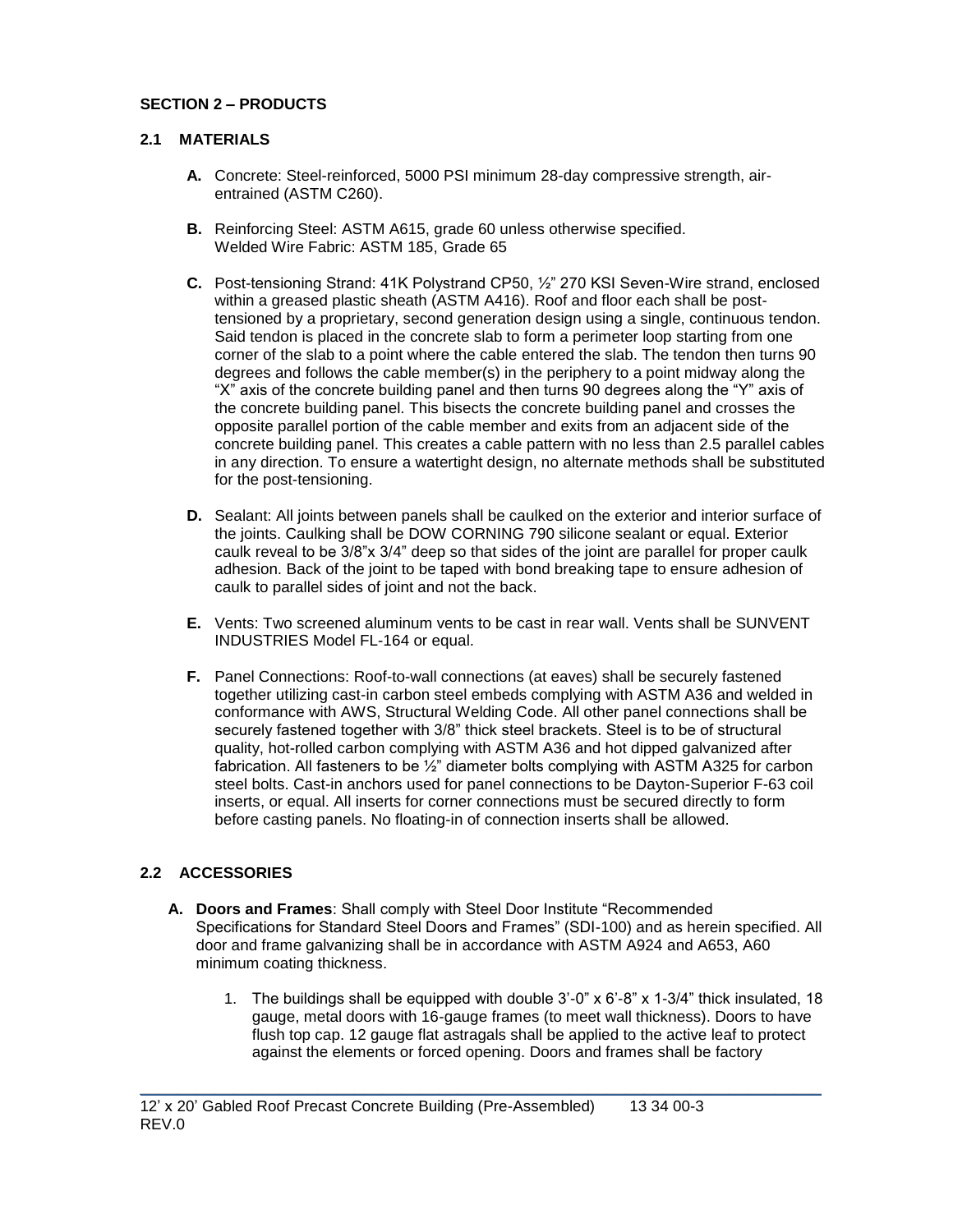bonderized and painted with one coat of rust inhibitive primer and one finish coat of enamel paint; color to be BOLT BROWN unless specified otherwise.

2. Doors and frames shall meet SDI standard Level 2, 1¾" heavy duty. *Approved manufacturers: Republic, Steelcraft, Ceco, Black Mountain, Pioneer, Curries, Mesker, MPI, Door components or equal Approved distributor: Integrated Entry Systems*

### **B. Door Hardware**:

**1. Pull Handle**: Shall meet requirements of ANSI A156.2. Shall be thru bolt attached and constructed of a minimum ¾" diameter stainless pull handle sized 8" center to center with a stainless backer plate, minimum 0.053" on both sides. *Approved manufacturers: Design Hardware, Don-Jo, or equal*

**2. Hinges**: Shall comply with ANSI A156.1 and be of the ball bearing, non-removable pin type (3 per door minimum). Hinges shall be  $4\frac{1}{2}$  x  $4\frac{1}{2}$  US26D (652) brushed chrome finish. Manufacturer shall provide a lifetime limited warranty. *Approved manufacturers: Design Hardware, or equal*

**3. Deadbolt**: Commercial Grade Deadbolt conforming to ANSI 156.5 furnished with a 2  $\frac{1}{4}$ " face plate and a 1" projecting deadbolt with hardened steel pins. Dead bolts shall be UL and ADA approved. Finish shall be US26D (626) brushed chrome finish. Manufacturer shall provide a lifetime limited warranty. *Approved manufacturers: Design Hardware, Dorma, or equal*

**4. Surface Bolt**: 8" Surface bolt UL listed. Finish US26D (626) brushed chrome finish. (2 per inactive leaf) *Approved manufacturers: Don-Jo, Design Hardware, or equal*

**6. Threshold**: Bumper Seal type threshold with a maximum 1" rise to prevent water intrusion. Thresholds shall be approved for UL 10B suitable for use with fire doors rated up to three hours.

*Approved manufacturers: National Guard Products or equal* 

**7. Overhead Door Holder**: Heavy duty surface mounted hold open device with hold open/stop angle of 85 to 110 degrees. Construction shall be stainless steel. Finish US32D (630) satin stainless steel finish. *Approved manufacturers: ABH, Rockwood, or equal*

**8. Drip Cap**: Aluminum drip cap with minimum projection of 2 ½" shall be furnished. *Approved Manufacturers: Design Hardware, National Guard Products, or equal*

**9. Door Stop**: ANSI 156.16 approved wall mounted door stop with keeper constructed of a corrosion resistant cast brass material. Finish US26D (626) brushed chrome finish. *Approved manufacturers: Don-Jo, Rockwood, or equal*

# **2.3 FINISHES**

- **A.** Interior of Building: Smooth form finish on all interior panel surfaces unless exterior finish is produced using a form liner, then smooth hand-troweled finish.
- **B.** Exterior of Building: (Standard) Architectural precast concrete brick finish: Finish must be imprinted in top face of panel while in form using an open grid impression tool similar to EASI-BRICK**®** . Finished brick size shall be 2 3/8" x 7 5/8" with vertical steel float or light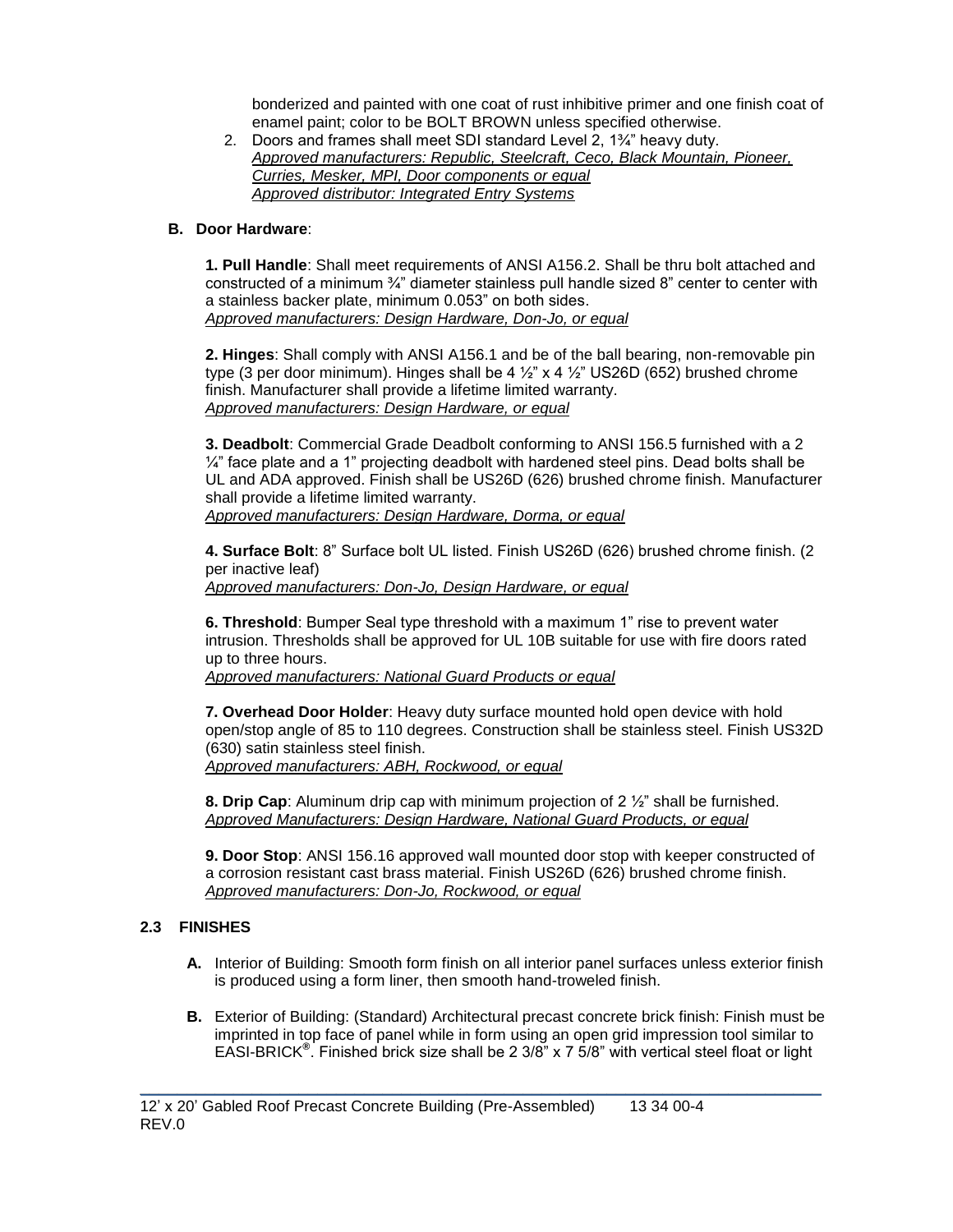broom finish. Joints between each brick must be 3/8" wide x 3/8" deep. Back of joint shall be concave to simulate a hand-tooled joint. Each brick face shall be coated with the following water-based acrylic, water repellent penetrating concrete stain: 1) Canyon Tone stain by United Coatings, 2) Sherwin Williams (H&C concrete stain) or equal. Stain shall be applied per manufacturer's recommendation. Joints shall be kept substantially free of stain to maintain a gray concrete color. Stain color shall be BRICK RED unless specified otherwise.

- **C.** Exterior of Building (Option #1): Washed brown riverstone applied-aggregate finish on all exterior wall surfaces. Aggregate must be seeded into top of panel while in form, chemically retarded, and high-pressure washed to expose the aggregate to a depth of 1/8".
- **D.** Exterior of Building (Option #2): Additional finishes are available and will vary by local producer.

# **SECTION 3 – EXECUTION**

# **3.1 SITE PREPARATION** (**MANUFACTURER'S RECOMMENDATION**)

Work under this section relates to placement of the building by Easi-Set licensed producer on the customer's prepared foundation and site.

- **A.** EASI-SET**®** building shall bear fully on a crushed stone base that is at least two feet larger than the length and width of building.
- **B.** Stone shall be a minimum of 4" thick and down to firm subgrade. The vertical soil capacity under stone shall be compacted to have minimum bearing of 1,500 pounds per square foot. Stone shall be  $3/8$ " or smaller and must be screeded level within  $\frac{1}{4}$ " in both directions. Stone shall be placed within a perimeter form with flat and level top edge for screeding. Forming material shall remain around stone until after the building is set.
- **C.** The crushed stone base shall be kept within the confines of the soil or perimeter form. Do not allow the base to become unconfined so that it may wash, erode, or otherwise be undermined.

#### *OR*

If building is placed on pavement or a concrete slab, substrate below pavement or slab must have a vertical soil capacity of 1,500 pounds per square foot. Ensure bearing surface for building is flat and level. As required, place adequate material (stone or sand) to 1" above highest point of area where building will be placed and at least 1'-0" wide all around the building footprint. Retain stone or sand with a perimeter form to prevent the material from washing out.

**D.** Provide positive drainage for the fill, pad or slab as required.

# **3.2 SITE ACCESS**

Contractor must provide a level, unobstructed area large enough for a crane and a tractortrailer to park adjacent to the pad. Crane must be able to place outriggers within 5'-0" of edge of pad; truck and crane must be able to get side by side under their own power. No overhead lines may be within 75' radius of center of pad. Firm roadbed with turns that allow 65' lowbed